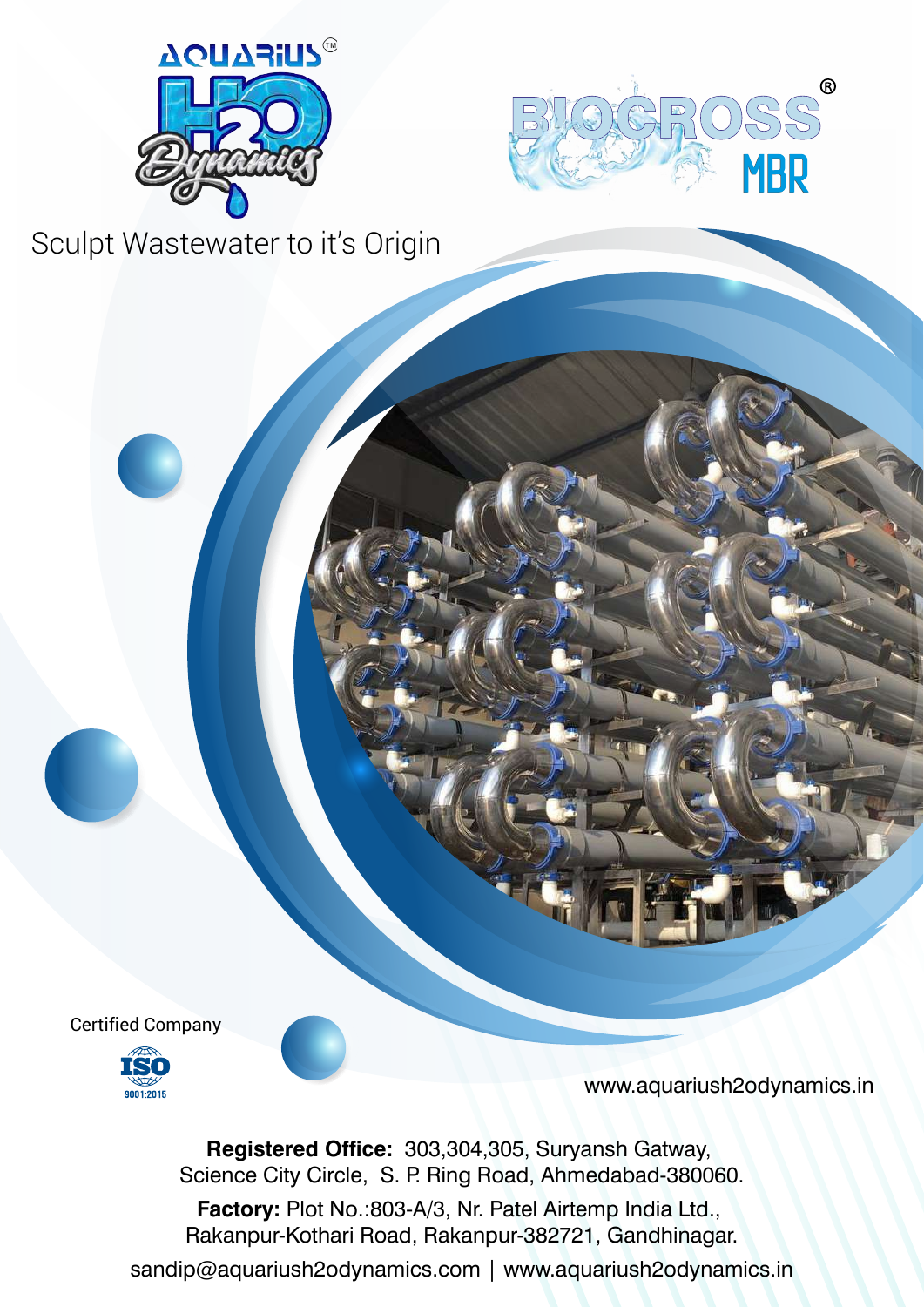



# **Biocross® MBR**

#### **Horizontal Tubular Membrane configuration**

Greater attention and ongoing development work is happening in wast Water and particularly in MBRs. Hollow fiber , sheet and tubular are three types of configuration are available in market now a days. The process combines mixed liquor activated sludge, operating at high concentration, with ultrafilter membranes for biomass separation. Initially the process was limited to small wastewater flows where high quality treated effluent is required, due to high capital cost. With the awareness and ever increasing demands for higher effluent quality, MBRs are very much in demand and being applied in larger municipal sewage treatment plants as well as Industrial sectors now.

Tubular membranes configurations were developed in Netherlands, Germany and USA for use in MBRs and other processes respectively. The tubular membranes is most robust amongst other two membranes like hollow fiber and flat sheet membranes. Due to its life ,durability and economy it is being popular now a days and in much demand. BioLift® MBR is placed outside tank so easy for maintenance. Longer life and easy maintenance had made tubular membranes as most desirable alternative

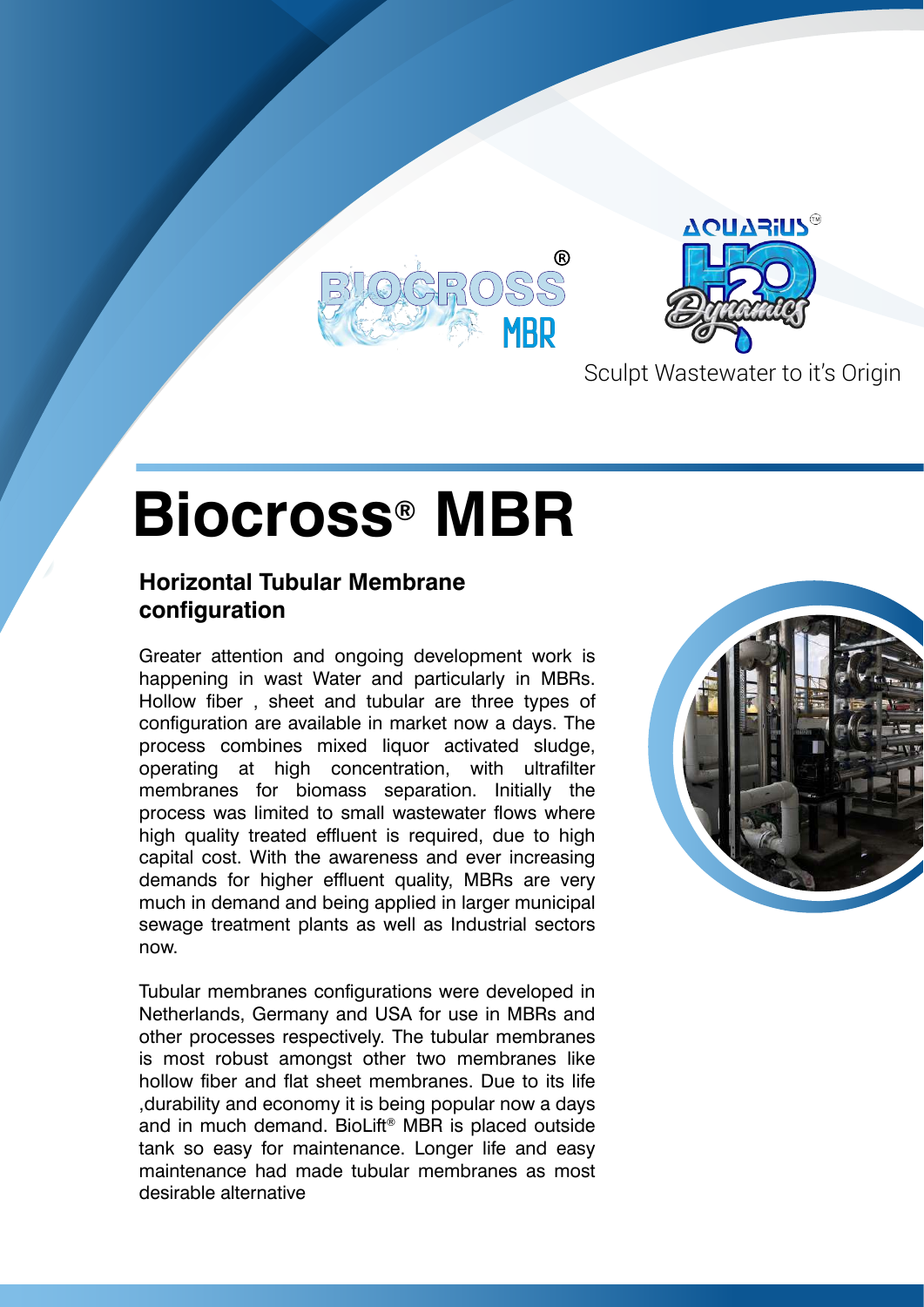



## **Unique Membrane Arrangement**

By placing the tubular modules horizontally, and passing the Biomass through tubes at certain velocity from 1.5 mt/sec to 2.5 mt/sec, sequentially from 1 module till 8 modules we can generate from 1.5 M<sup>3</sup>/Hr to 15 M<sup>3</sup>/Hr product by Cross flow velocity without cleaning and backwash for a longer period. The helix inside the membranes will not allow to formation of cake inside the tubes and more flux is achieved than other membranes in market. It had proven that membrane flux is stable and fouling is less.

The flux is higher than submerged product system. High applied pressure and extremely high trans-membranes pressure (TMP) minimizes the amount and density of the solids boundary layer on the membrane surface.

This produces very stable flux and low fouling rates Flux Stability is enhanced due to helix configuration . Crossflow with back washable mode also can be provided for power savings if required. Less automation required and very simple operation by unskilled persons also. Cleaning is done or soaking cleaning solutions through the membrane module or soaking cleaning solutions through the membrane modules. This effectively keeps the membrane flux at high levels.

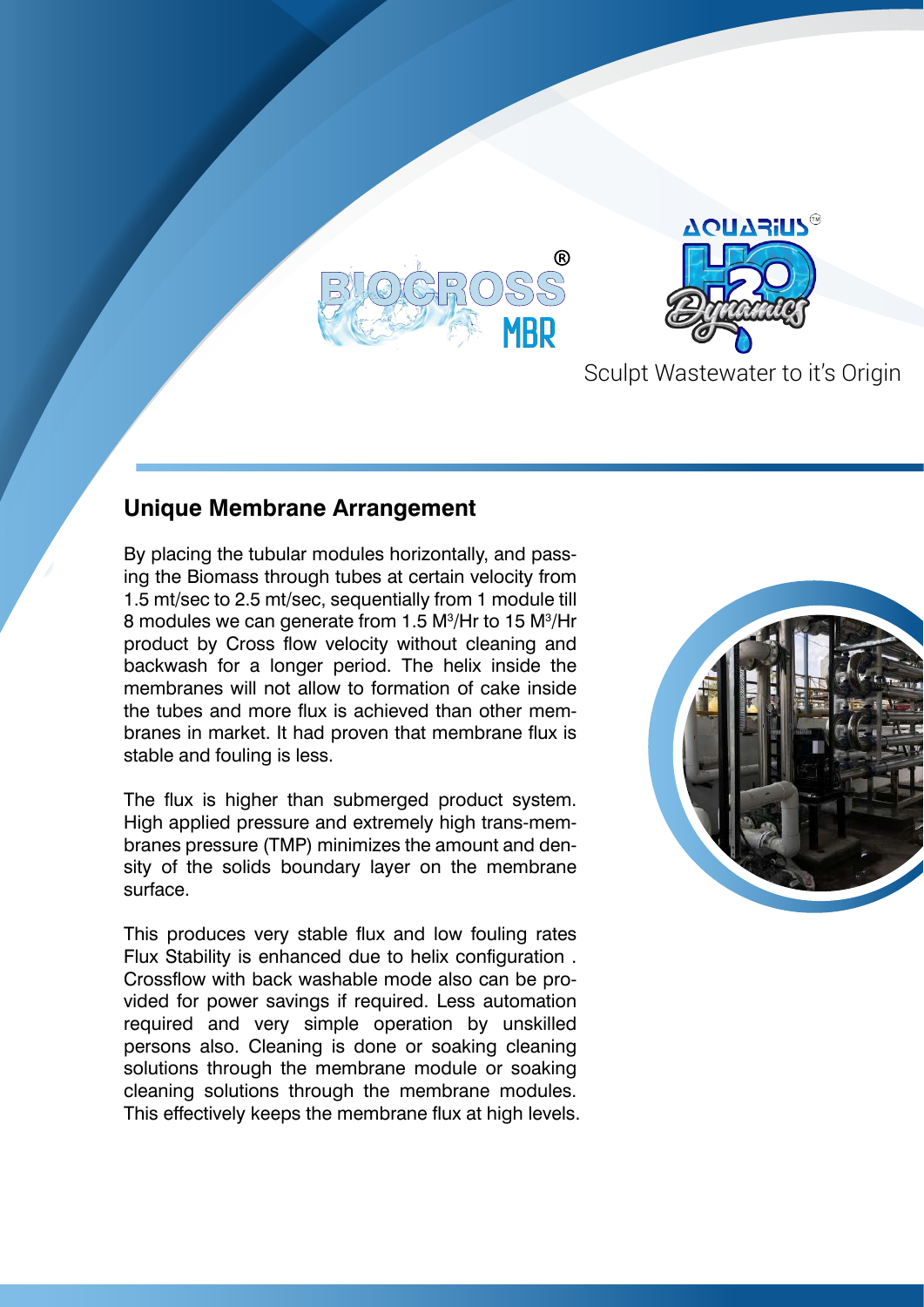



# **The Aquarius H2O Dynamics Difference**

#### **Significant Benefits**

- Allows 12000 to 25000 MLSS in Bio aeration .
- Biocross<sup>®</sup> MBR is much toughest and efficient MBRs.
- Robust Tubular membranes increases life.
- Replaces Submerged MBR with low capital cost.
- **External Cleaning with CIP system.**

# **Applications**

- **All Industrial sectors.**
- Sewage Treatment Plants.
- Decentralized sectors.
- Commercial Complexes.
- Retrofits increases existing plant capacities.
- External skid put along with Tank.

## **Technology**

- 5.2 / 8.0 mm Helix PVDF tubular bore membranes
- PLC/Manual based controls
- Prefabricated skids minimize time and installation cost.
- MBR Produces consistently high quality Effluents.
- 65 to 95 LMH operating flux range based on Biology.
- 1.6 to 2.2 Kw power/M<sup>3</sup> of Product generated.
- Average 5 to 6 year life cycle cost or more than it.
- Less cleaning and no backwash needed like others.

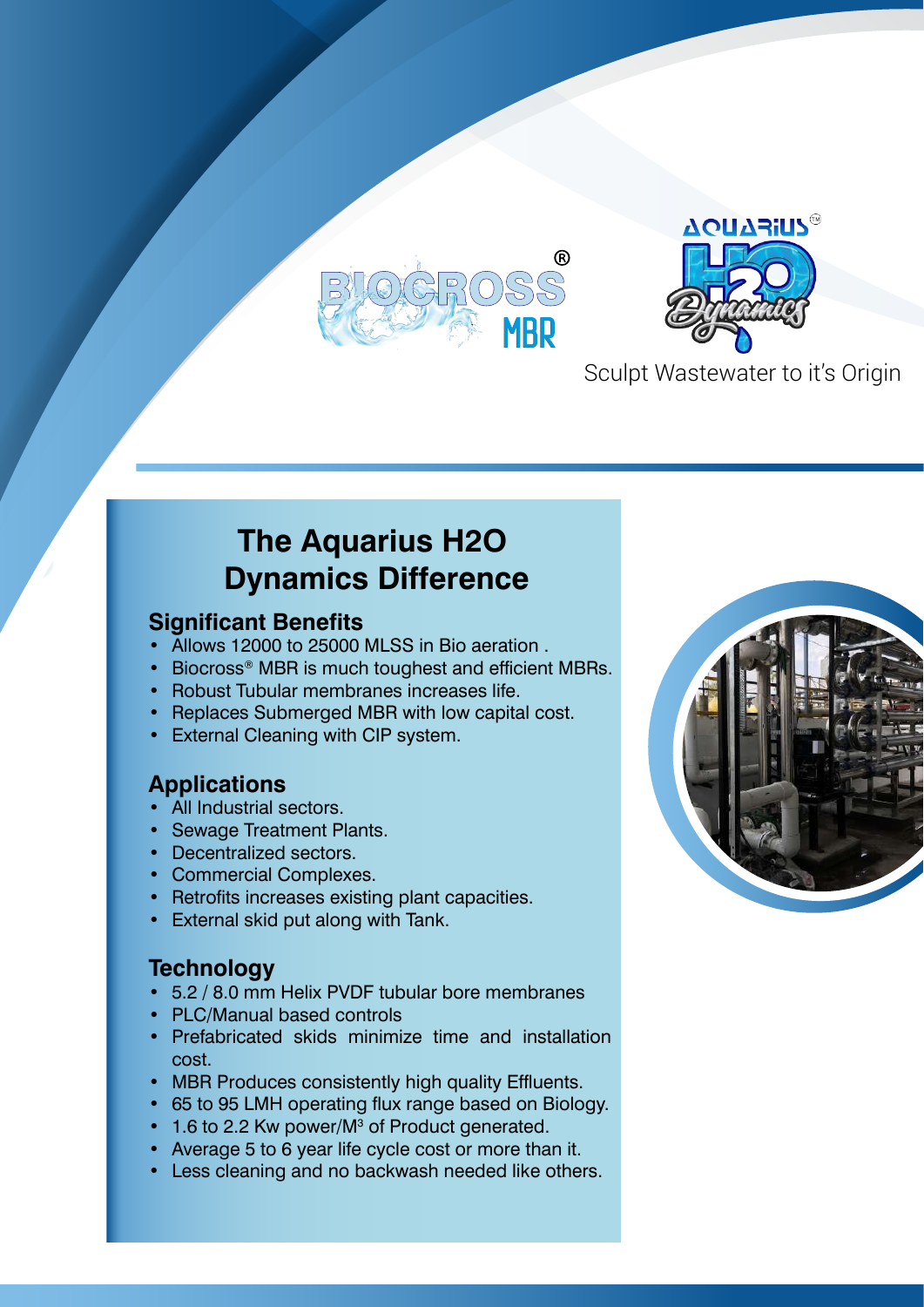



#### **System Operation**

The system operates on a continuous basis by controlling the rate of permeate flow from the membrane modules. A recirculation pump feeds mixed liquor from the bioreactor to the bottom of each module where air is injected. This, in effect, acts as an airlift pump increasing the velocity that aids scouring inside the membranes. The scouring mixers discharges from the top of each module and is returned to the bioreactor (or the anoxic zone for de-nitrification). Back-flushing with initiated on a time cycle to each bank of modules. This removes any cake formed on the inside of the membrane tubes, thus maintaining flux rates





Air sparging [Aeration]

Influer

Wastewate